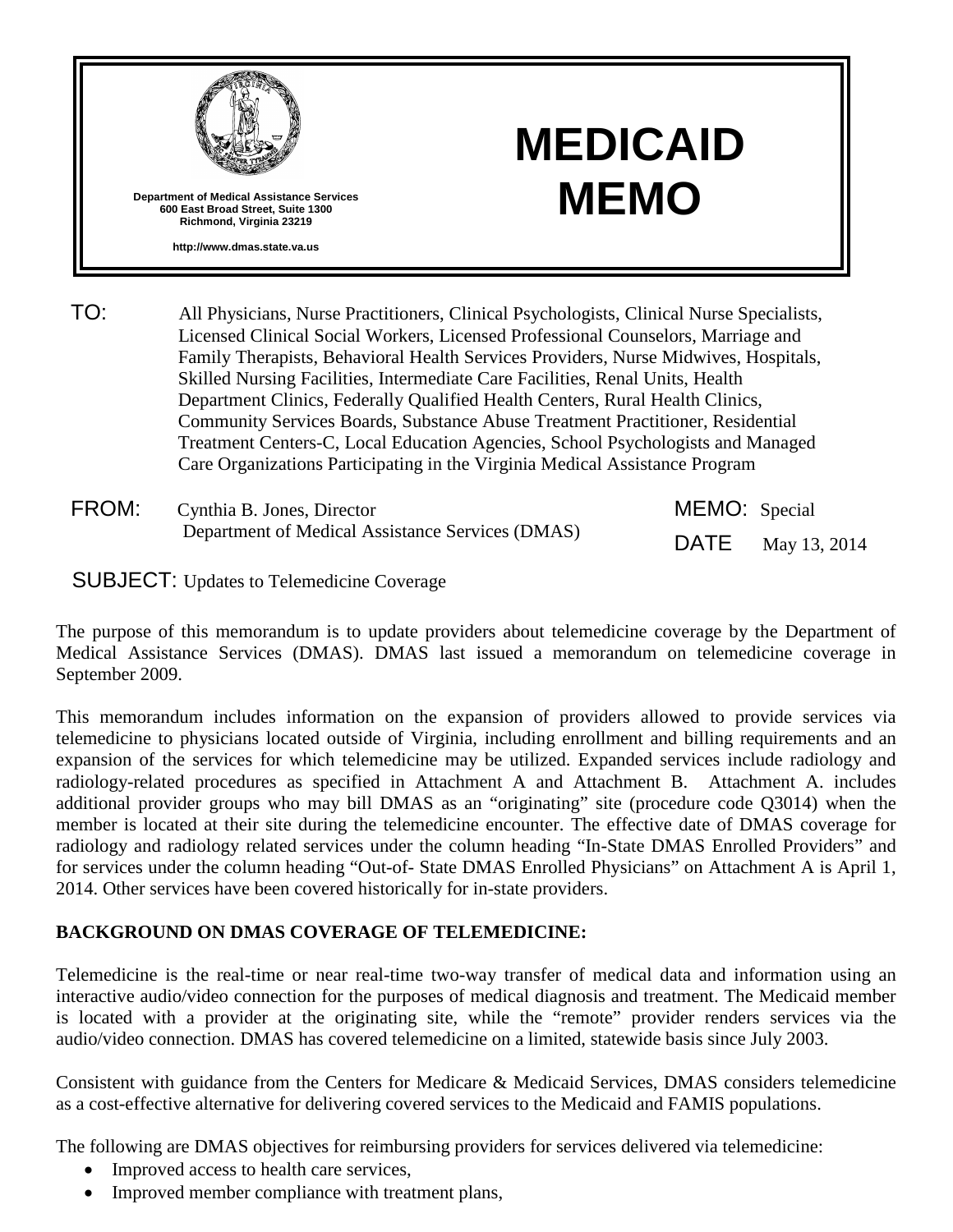- Medical services rendered at an earlier stage of disease, thereby improving long-term patient outcomes, and
- Reduced DMAS costs for covered services such as hospitalization and transportation.

The majority of Medicaid members are enrolled with a Managed Care Organization (MCO) under contract to DMAS. In order to be reimbursed for services using telemedicine that are provided to MCO enrolled individuals, providers must follow their respective contract with the MCO. The MCO may utilize different service authorization, billing, and reimbursement guidelines than those described for individuals receiving services paid through the Medicaid fee-for-service program. Additional information about the Medicaid MCO program can be found at [http://www.dmas.virginia.gov/Content\\_pgs/mc-home.aspx.](http://www.dmas.virginia.gov/Content_pgs/mc-home.aspx)

Effective December 1, 2013, DMAS awarded a contract for a Behavioral Health Services Administrator (BHSA) to Magellan Health Services. Magellan administers a coordinated care model for behavioral health services for Medicaid and FAMIS members with fee-for-service (FFS) coverage, including members who participate in Medicaid home and community based waiver programs. Magellan also administers a subset of community behavioral health and rehabilitation services that are excluded ("carved-out") from DMAS MCO contracts. Magellan performs administrative functions such as provider enrollment, service authorization and claims payment, as well as supporting a call center for members and providers. Telemedicine for both behavioral health services for individuals in the FFS program and for behavioral health services that are carved out of the MCO program is administered by Magellan. For further information on the BHSA and Magellan, DMAS issued "Medicaid Memo" documents on July 2, 2013, August 28, 2013 and October 31, 2013. These are available **from** from DMAS at https://www.virginiamedicaid.dmas.virginia.gov/wps/portal/MedicaidMemostoProviders.

## **TELEMEDICINE DELIVERED SERVICES BY OUT-OF-STATE PHYSICIANS:**

DMAS is expanding access, through the use of telemedicine, to out-of-state physicians for the Medicaid and FAMIS populations. Physicians may be physically located outside of Virginia but must be located within the continental United States. DMAS telemedicine coverage for out-of-state physicians does not include other outof-state providers such as nurse practitioners.

Attachment A and Attachment B list the procedure codes for which telemedicine may be utilized. Physicians who are out-of-state may utilize telemedicine for the delivery of services as noted under the column heading "Out-of-State DMAS Enrolled Physicians" on Attachment A. Out-of-state physicians considered by DMAS as in-state, (located within 50 miles from the Virginia border as described below), may utilize telemedicine for the delivery of services, as noted under the column heading "In-State DMAS Enrolled Providers" on Attachment A. The Behavioral Health Services with an asterisk on Attachment A are coordinated by Magellan.

Equipment utilized for telemedicine must be of sufficient audio quality and visual clarity as to be functionally equivalent to a face-to-face encounter for professional medical services. Staff must be proficient in the operation and use of the telemedicine equipment. Telemedicine encounters must be conducted in a confidential manner, and any information sharing must be consistent with applicable federal and state laws and regulations and DMAS policy. Health Information Portability and Accountability Act of 1996 (HIPAA) confidentiality requirements are applicable to telemedicine encounters.

#### Provider Enrollment:

Newly enrolling out-of-state physicians who enter on their enrollment application a service address that is within 50 miles of the Virginia border may be enrolled as in-state providers. These physicians may request an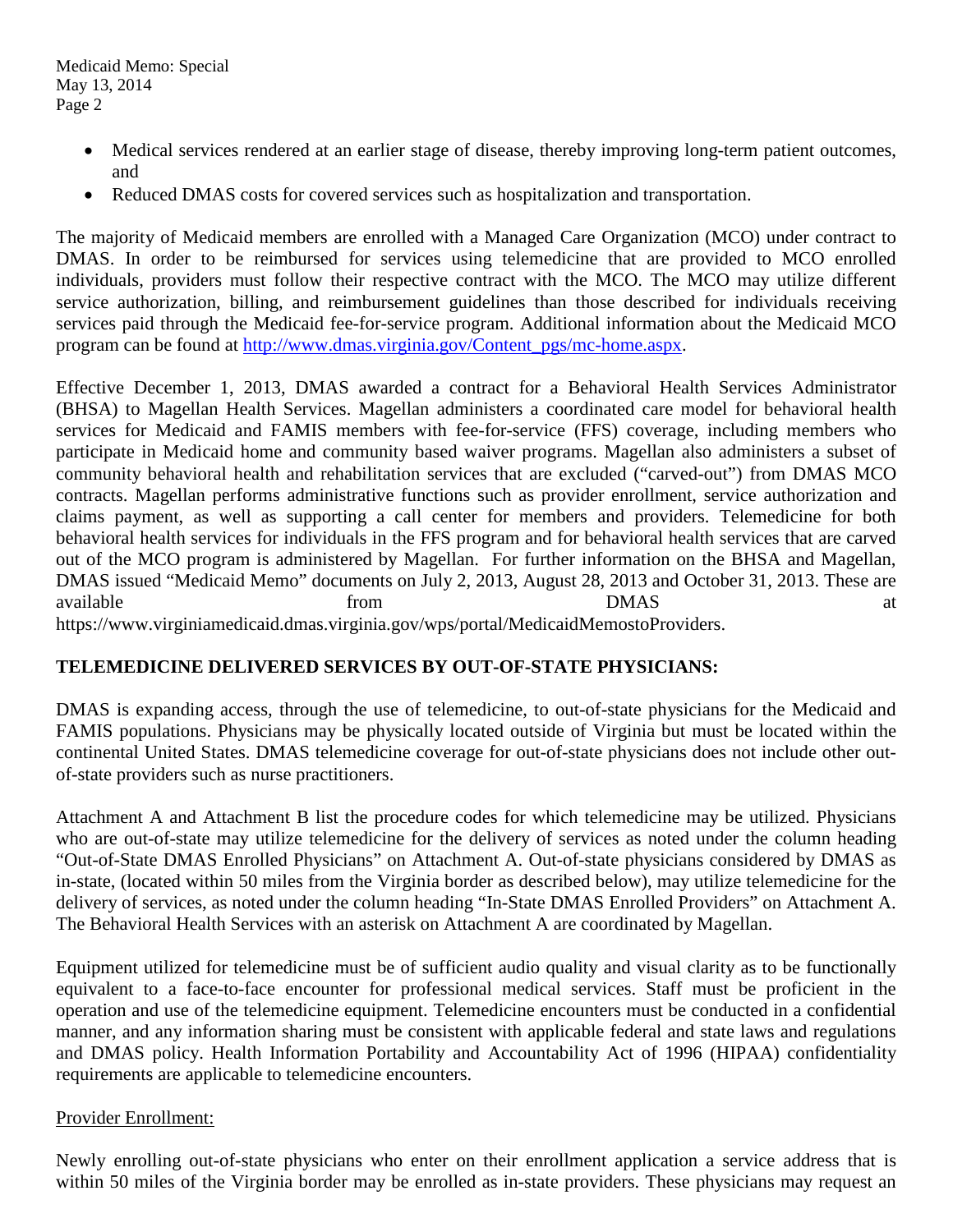Medicaid Memo: Special May 13, 2014 Page 3

effective date for DMAS reimbursement of claims up to one year prior to enrollment to capture past claims. The effective date for physicians with a service address beyond 50 miles of the Virginia border will be the first date of service on a submitted claim (or supporting documentation).

The services a physician anticipates billing to DMAS will determine whether the physician should enroll using the DMAS subcontractor Xerox, or the DMAS subcontractor Magellan, as indicated below. Out-of-state physicians interested in providing services other than behavioral health services via telemedicine, must enroll with Xerox. Physicians wishing to provide behavioral health services must enroll with Magellan. Physicians wishing to provide both behavioral and non-behavioral health services must enroll with both Xerox and Magellan. Billing DMAS for the evaluation and management and hospital care procedure codes on Attachment A may require that the provider enroll with Xerox or Magellan or both entities, depending on whether the member's diagnosis involves behavioral health care and/or non-behavioral health care.

## Xerox Provider Enrollment- Out-of-State Physicians:

Application for enrollment may be made online or through a completed paper application sent to the Xerox Provider Enrollment Services unit. Instructions on how to access the online and paper applications are on the Virginia Medicaid web portal https://www.virginiamedicaid.dmas.virginia.gov/wps/portal. The following information must be provided when applying for enrollment:

- Virginia Department of Health Professions medical licensure information for the physician,
- Non-Virginia state medical licensure information for the physician, and
- Physician attests on the enrollment form to question 11, by marking "Yes" in response to "Are you currently enrolled as a provider in the Medicaid program in the state in which you are residing?"

Physicians must select the "telemedicine" specialty and other specialties as appropriate.

## Magellan Provider Enrollment- Out-of-State Physicians:

Out-of-state physicians interested in providing behavioral health services utilizing telemedicine must enroll with Magellan. Provider enrollment information is available at the Magellan website. http://www.magellanofvirginia.com. The website includes the provider handbook and information on training sessions and the enrollment process. The following information must be provided when applying for enrollment:

- Virginia Department of Health Professions medical licensure information for the physician,
- Non-Virginia state medical licensure information for the physician, and
- Physician attests on the enrollment form to question 11., by marking "Yes" in response to "Are you currently enrolled as a provider in the Medicaid program in the state in which you are residing?"

## **BILLING FOR COVERED TELEMEDICINE SERVICES:**

All providers utilizing telemedicine and billing for services must be enrolled with DMAS. All coverage requirements described in the DMAS provider manuals apply when the service is delivered via telemedicine. The use of telemedicine must be noted in the service documentation of the patient record.

Telephone calls, e-mail, facsimile transmissions and similar electronic measures are not considered part of the telemedicine coverage and are not to be billed to DMAS, including its subcontractors.

A description of services that may be delivered via telemedicine is included at Attachment A and Attachment B. The services include: evaluation and management, psychiatric care, specialty medical procedures such as echocardiography and obstetric ultrasound, speech therapy, and radiology procedures. Attachment A also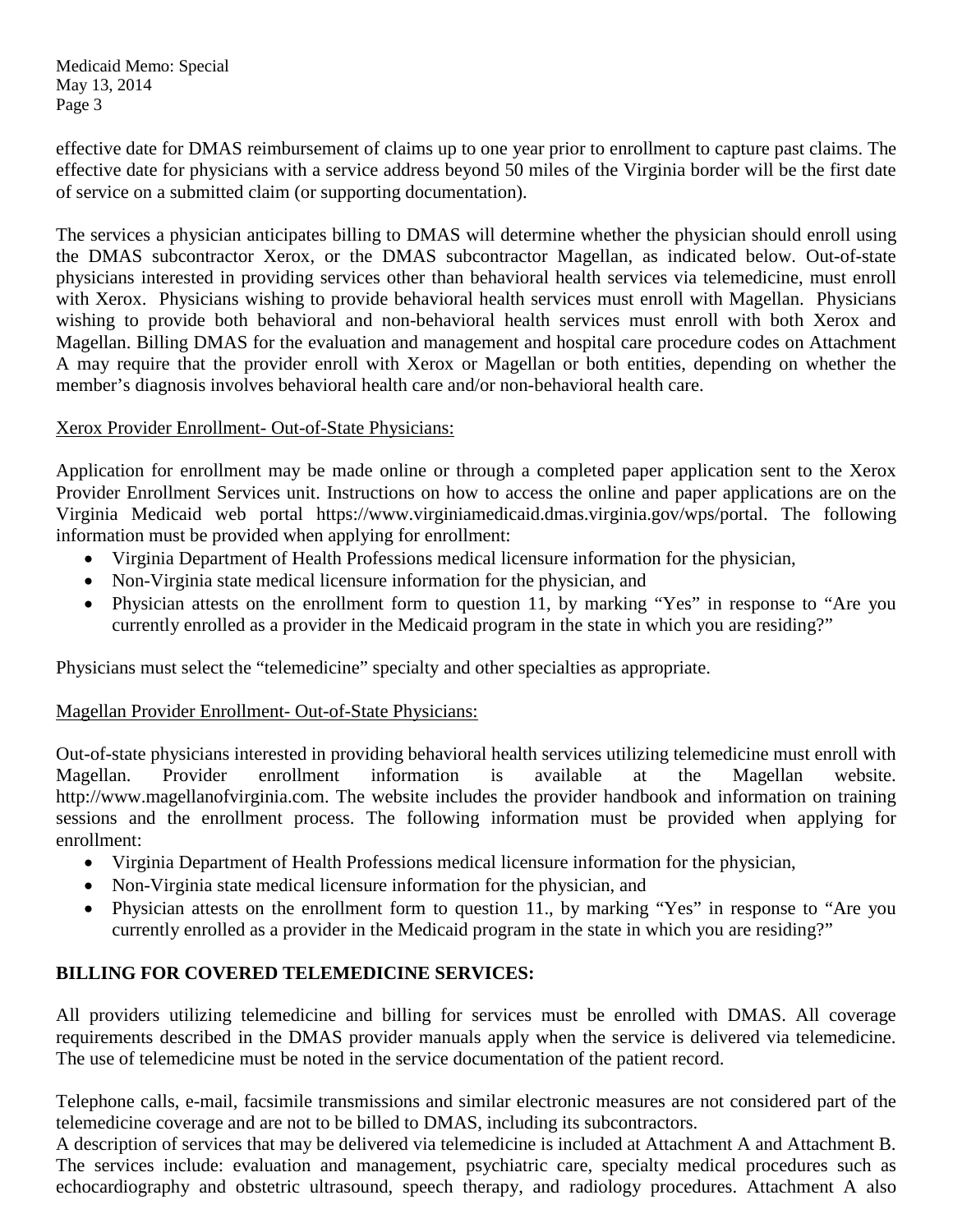Medicaid Memo: Special May 13, 2014 Page 4

includes the remote provider groups recognized by DMAS for reimbursement of services. These provider groups include out-of-state and in-state physicians and in-state nurse practitioners, clinical nurse specialists, nurse midwives, psychiatrists, clinical psychologists, clinical social workers, professional counselors, psychiatric clinical nurse specialists, psychiatric nurse practitioners, marriage and family therapists/counselors licensed by the Virginia Board of Counseling, school psychologists licensed by the Virginia Department of Health Profession's Board of Psychology, substance abuse treatment practitioners and Local Education Agencies.

When billing for services delivered via telemedicine, either the "GT" (via interactive audio and video telecommunications system) or the "GQ" (via asynchronous telecommunications system) procedure modifier must be entered on the claim, as noted on Attachment A. Services billed where telemedicine is the mode of service delivery but the claim form and/or service documentation do not indicate telemedicine (using the procedure modifiers or appropriate revenue codes) are subject to disallowances in the course of an audit.

The provider groups recognized by DMAS whose offices or other locations may serve as the originating site for telemedicine encounters are found at footnote g. in Attachment A. The originating site provider, who is enrolled with DMAS and affiliated with the office or other location where the Medicaid member is located for the telemedicine encounter, is to bill the procedure code Q3014 (telemedicine facility fee) with the GT or GQ modifier entered on the claim. The only procedure code originating sites may bill is Q3014. The originating site provider or designee must attend the encounter with the member, unless the encounter documentation in the patient record notes the reason staff was not present. Reasons may include instances where the member is reporting injuries due to physical abuse or psychiatric care where the member may feel uncomfortable with an additional person involved in the telemedicine encounter.

Originating site providers, such as hospitals and nursing homes submitting UB-04/CMS-1450 claim forms, must include the appropriate telemedicine revenue code of 0780 ("Telemedicine-General") or 0789 ("Telemedicine-Other"). The use of these codes is currently not applicable for services administered by Magellan.

The services and provider types that are eligible for reimbursement when using telemedicine may be changed, as determined necessary by DMAS.

Questions about DMAS telemedicine coverage may be directed to vatelemedicine@dmas.virginia.gov. **\_\_\_\_\_\_\_\_\_\_\_\_\_\_\_\_\_\_\_\_\_\_\_\_\_\_\_\_\_\_\_\_\_\_\_\_\_\_\_\_\_\_\_\_\_\_\_\_\_\_\_\_\_\_\_\_\_\_\_\_\_\_\_\_\_\_\_\_\_\_\_\_\_\_\_\_\_\_\_\_\_\_\_\_\_\_\_\_\_\_\_\_\_**

#### **VIRGINIA MEDICAID WEB PORTAL**

DMAS offers a web-based Internet option to access information regarding Medicaid or FAMIS member eligibility, claims status, check status, service limits, service authorizations, and electronic copies of remittance advices. Providers must register through the Virginia Medicaid Web Portal in order to access this information. The Virginia Medicaid Web Portal can be accessed by going to: [www.virginiamedicaid.dmas.virginia.gov.](http://www.virginiamedicaid.dmas.virginia.gov/) If you have any questions regarding the Virginia Medicaid Web Portal, please contact the Xerox State Healthcare Web Portal Support Helpdesk, toll free, at 1-866-352-0496 from 8:00 a.m. to 5:00 p.m. Monday through Friday, except holidays. The MediCall audio response system provides similar information and can be accessed by calling 1-800-884-9730 or 1-800-772-9996. Both options are available at no cost to the provider. Providers may also access service authorization information including status via KEPRO's Provider Portal at [http://dmas.kepro.com.](http://dmas.kepro.com/)

#### **"HELPLINE"**

The "HELPLINE" is available to answer questions Monday through Friday from 8:00 a.m. to 5:00 p.m., except on holidays. The "HELPLINE" numbers are:

1-804-786-6273 Richmond area and out-of-state long distance 1-800-552-8627 All other areas (in-state, toll-free long distance)

Please remember that the "HELPLINE" is for provider use only. Please have your Medicaid Provider Identification Number available when you call.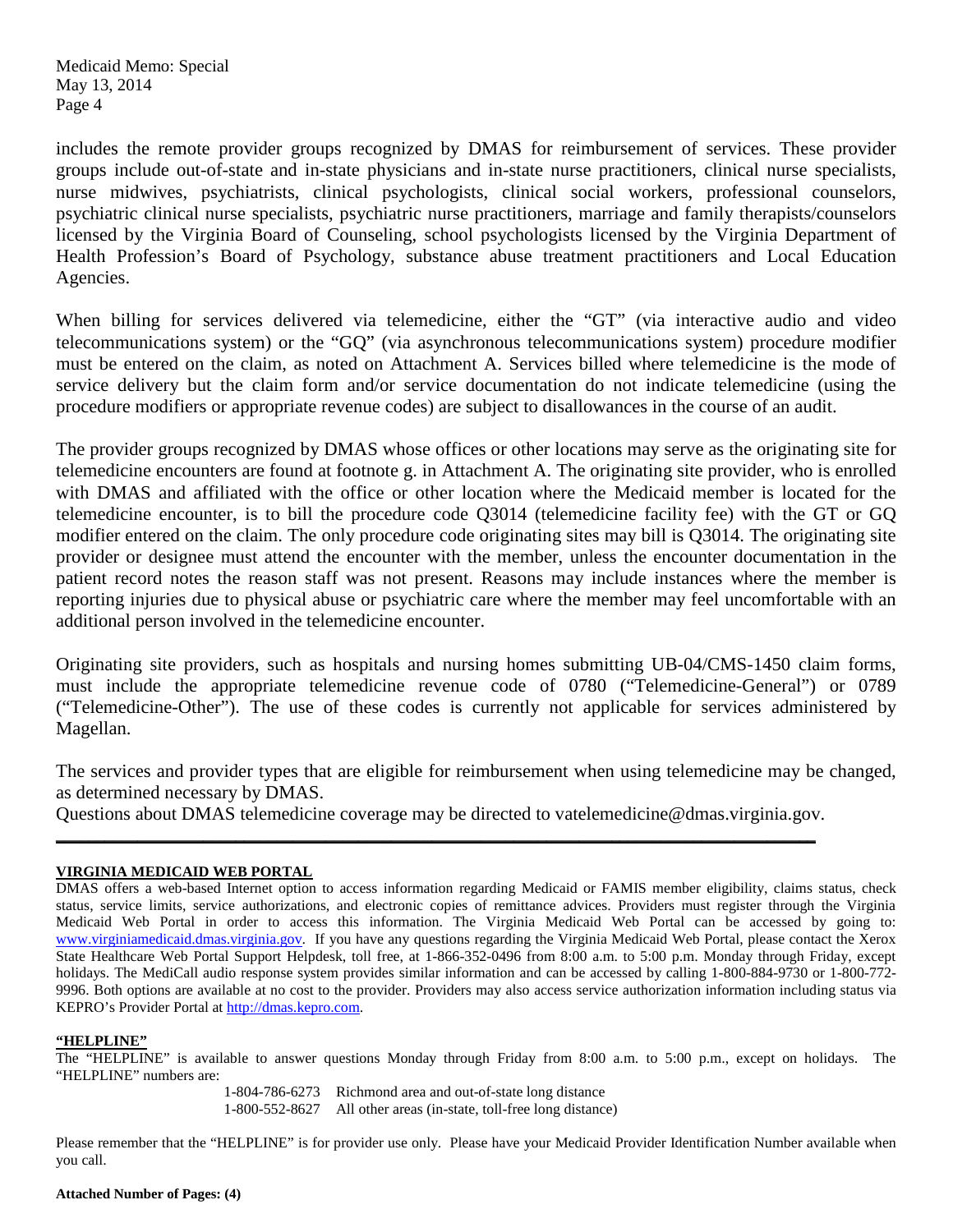## **Attachment A**

# **Services Under DMAS Telemedicine Coverage**

| CPT, HCPCS Billing<br>Codes; Modifiers: | <b>Brief Service Description:</b>             | In-State<br><b>DMAS</b><br>Enrolled<br>Providers: | Out-of-State<br><b>DMAS</b><br>Enrolled<br>Physicians: |
|-----------------------------------------|-----------------------------------------------|---------------------------------------------------|--------------------------------------------------------|
| 57452, 57454,                           | Colposcopy                                    | a.                                                | a.                                                     |
| 57455, 57456,                           |                                               |                                                   |                                                        |
| 57460, 57461                            |                                               |                                                   |                                                        |
| 59025                                   | Fetal non-stress test                         | a.                                                | a.                                                     |
| 70010-79999 and                         | Radiology and radiology related procedures    | a.                                                | a.                                                     |
|                                         |                                               |                                                   |                                                        |
| radiology related                       |                                               |                                                   |                                                        |
| procedures as                           |                                               |                                                   |                                                        |
| covered by DMAS,                        |                                               |                                                   |                                                        |
| GQ modifier if store                    |                                               |                                                   |                                                        |
| and forward                             |                                               |                                                   |                                                        |
| 76801, 76802,                           | Obstetric ultrasound                          | a.                                                | a.                                                     |
| 76805, 76810,                           |                                               |                                                   |                                                        |
| 76811-76817                             |                                               |                                                   |                                                        |
| 76825, 76826                            | Echocardiography, fetal                       | a.                                                | a.                                                     |
| 90791, 90792                            | Psychiatric diagnostic interview              | d.                                                | a.                                                     |
|                                         | examination*                                  |                                                   |                                                        |
| 90832, 90833,                           | Individual psychotherapy*                     | d.                                                | a.                                                     |
| 90834, 90836,                           |                                               |                                                   |                                                        |
| 90837, 90838                            |                                               |                                                   |                                                        |
| 90846                                   | Family psychotherapy (without the patient     | d.                                                | a.                                                     |
|                                         | $present)*$                                   |                                                   |                                                        |
| 90847                                   | Family psychotherapy (conjoint                | d.                                                | a.                                                     |
|                                         | psychotherapy) (with patient present)*        |                                                   |                                                        |
| 90853                                   | Group psychotherapy (other than of a          | d.                                                | a.                                                     |
|                                         | multiple-family group)*                       |                                                   |                                                        |
| 92227, 92228                            | Remote imaging for detection of diabetic      | a.                                                | a.                                                     |
| modifiers 26 if                         | retinopathy; remote imaging for               |                                                   |                                                        |
| applicable, GQ if                       | monitoring and management of diabetic         |                                                   |                                                        |
| store-and-forward                       | retinopathy with physician review,            |                                                   |                                                        |
|                                         |                                               |                                                   |                                                        |
|                                         | interpretation and report                     |                                                   |                                                        |
| 92250, modifiers TC                     | Remote imaging using fundus photography       | a.                                                |                                                        |
| if applicable, GQ if                    | for monitoring and management of              |                                                   |                                                        |
| store-and-forward                       | diabetic retinopathy, with interpretation and |                                                   |                                                        |
|                                         | report                                        |                                                   |                                                        |
| 92506-92508                             | Speech therapy                                | e.                                                |                                                        |
| 92601-92604, 95974                      | Diagnosis, analysis cochlear implant          | a.                                                | a.                                                     |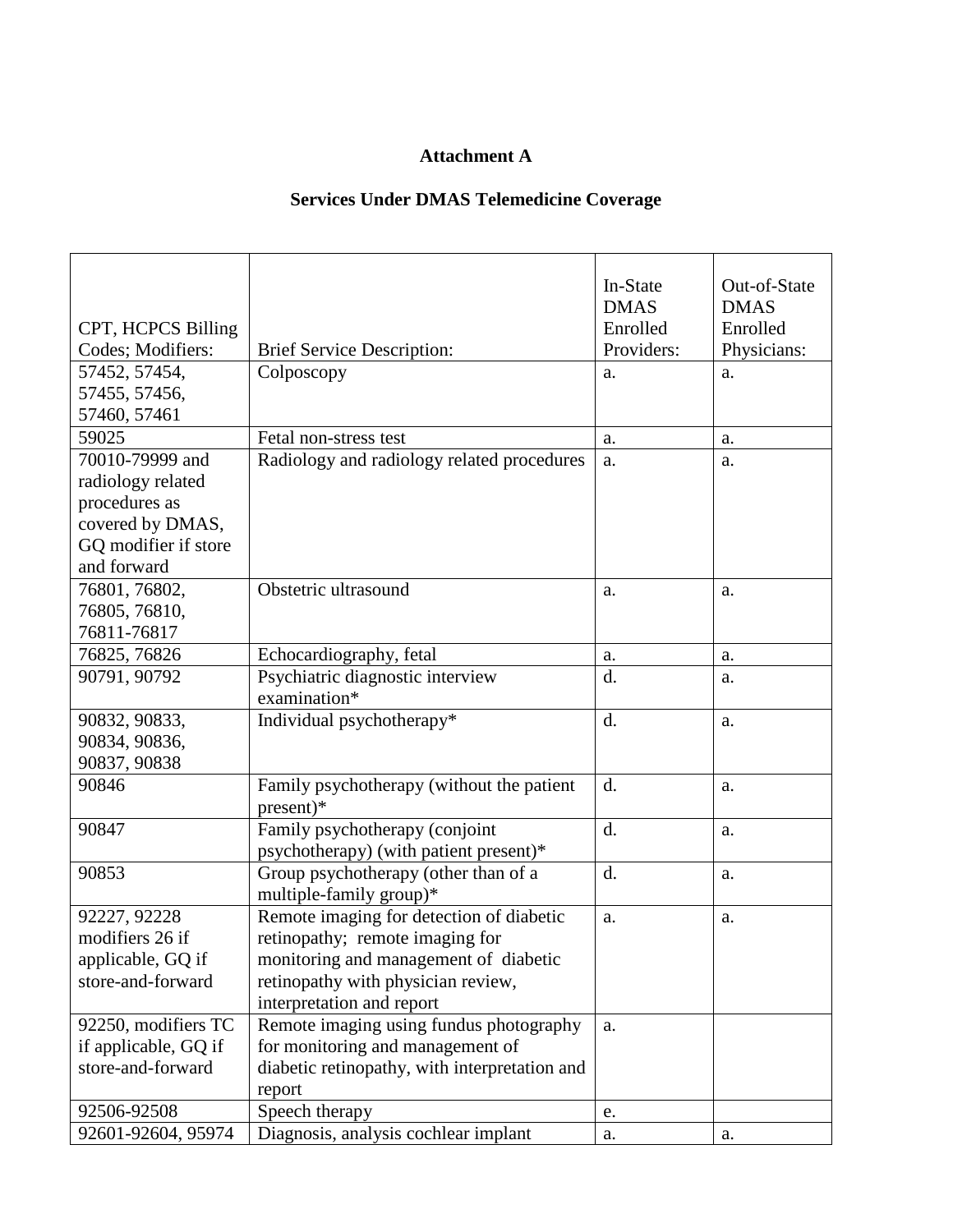|                     | function                                    |            |    |
|---------------------|---------------------------------------------|------------|----|
| 93010               | Cardiography interpretation and report      | a.         | a. |
| 93307, 93308,       | Echocardiography                            | a.         | a. |
| 93320, 93321, 93325 |                                             |            |    |
| 99201-99215         | Evaluation and management-office visits or  | a., b., c. | a. |
|                     | other outpatient visits * (can be a BHSA    |            |    |
|                     | service)                                    |            |    |
| 99201-99215, GQ     | Evaluation and management-office visits or  | a.         | a. |
| store and forward   | other outpatient visits-teledermatology     |            |    |
|                     | services                                    |            |    |
| 99221-99223, 99231- | Initial and subsequent hospital care * (can | a.         | a. |
| 99233               | be a BHSA service)                          |            |    |
| 99304-99306, 99307- | Initial and subsequent physician nursing    | a.         | a. |
| 99310               | home care                                   |            |    |
| H0036               | Crisis intervention*                        | f.         |    |
| $H0050$ with $HM$ , | Substance abuse crisis intervention*        | f.         |    |
| HN, HO or HQ        |                                             |            |    |
| modifier            |                                             |            |    |
| Q3014               | <b>Telemedicine Facility Fee</b>            | g.         |    |

\*Magellan Health Services is the DMAS Behavioral Health Services Administrator, which includes service authorization.

Key to above tables:

- a. Physician, considered a remote provider
- b. Nurse practitioner and clinical nurse specialist, considered remote providers
- c. Nurse midwife, considered a remote provider
- d. Psychiatrist, clinical psychologist, clinical social worker; professional counselor; a psychiatric clinical nurse specialist; a psychiatric nurse practitioner; marriage and family therapist/counselor licensed by the Virginia Board of Counseling; a school psychologist licensed by the Virginia Department of Health Profession's Board of Psychology; and substance abuse treatment practitioner. All these providers are considered as remote providers.
- e. Local Education Agency (billing speech therapy), considered a remote provider
- f. Providers must have the appropriate required license from the Department of Behavioral Health and Developmental Services [\(http://www.dbhds.virginia.gov/\)](http://www.dbhds.virginia.gov/) and enrolled with Magellan. These providers are considered as remote providers.
- g. Provider locations a.-f. above plus Rural Health Clinics; Federally Qualified Health Centers; Hospitals (includes general, state mental, private mental, long stay, rehabilitation); Nursing Facilities (includes skilled nursing, medical /intellectual disability, intermediate care); Health Department Clinics; Renal Units (dialysis centers); Community Services Boards (mental health-intellectual disability provider); and Residential Treatment Centers-C. All providers in this paragraph are considered as originating site providers.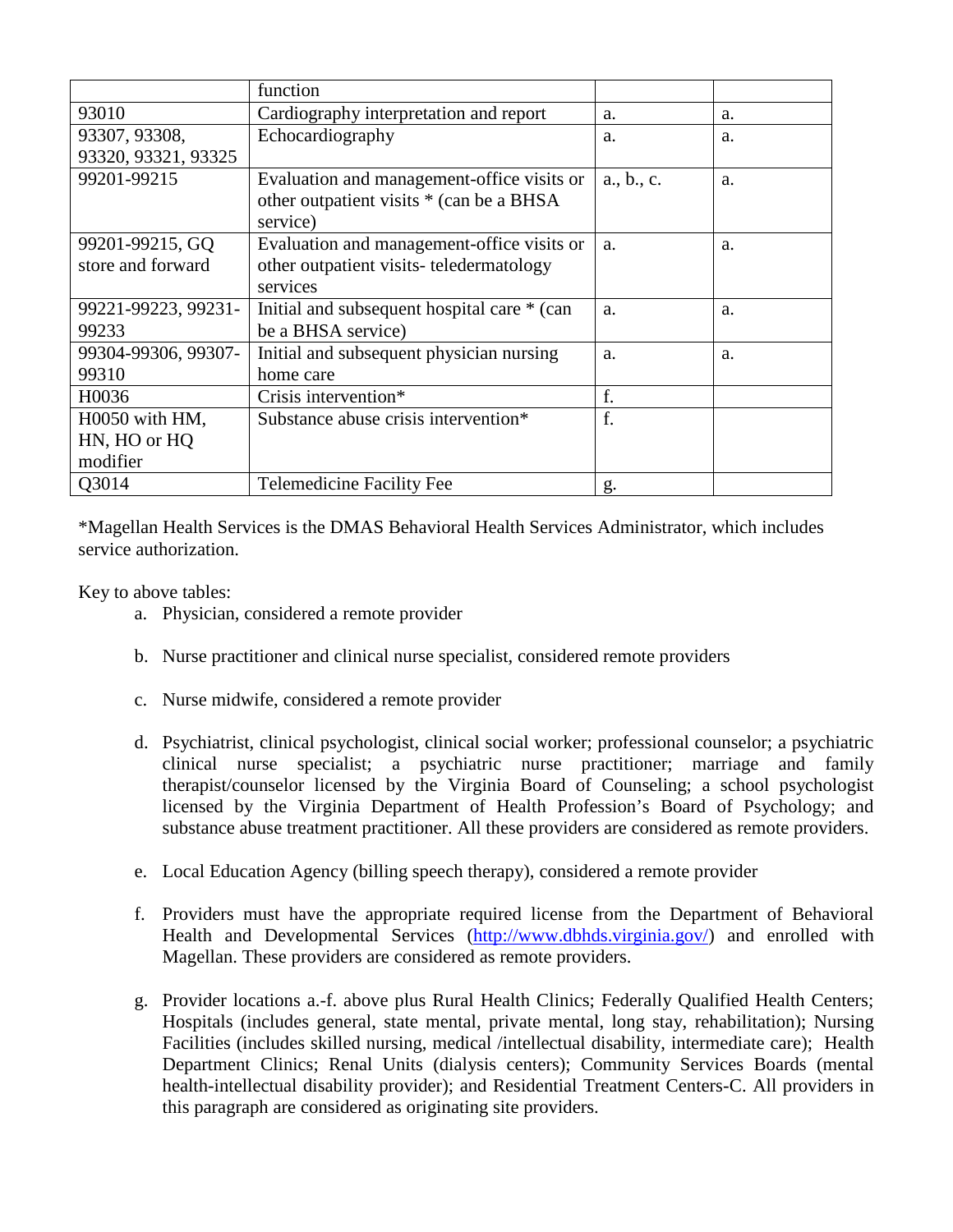## Notes:

Physicians determined by DMAS to be out-of-state will be reimbursed for the professional component amount for the billed service or procedure if the amount is specified on the DMAS reimbursement file.

All procedures are to be billed with the GT modifier unless the GQ modifier is noted.

The effective date for radiology and radiology-related procedures is April 1, 2014 for both in-state and out-of-state physicians.

The effective date for behavioral health services provided by out-of-state physicians is April 1, 2014.